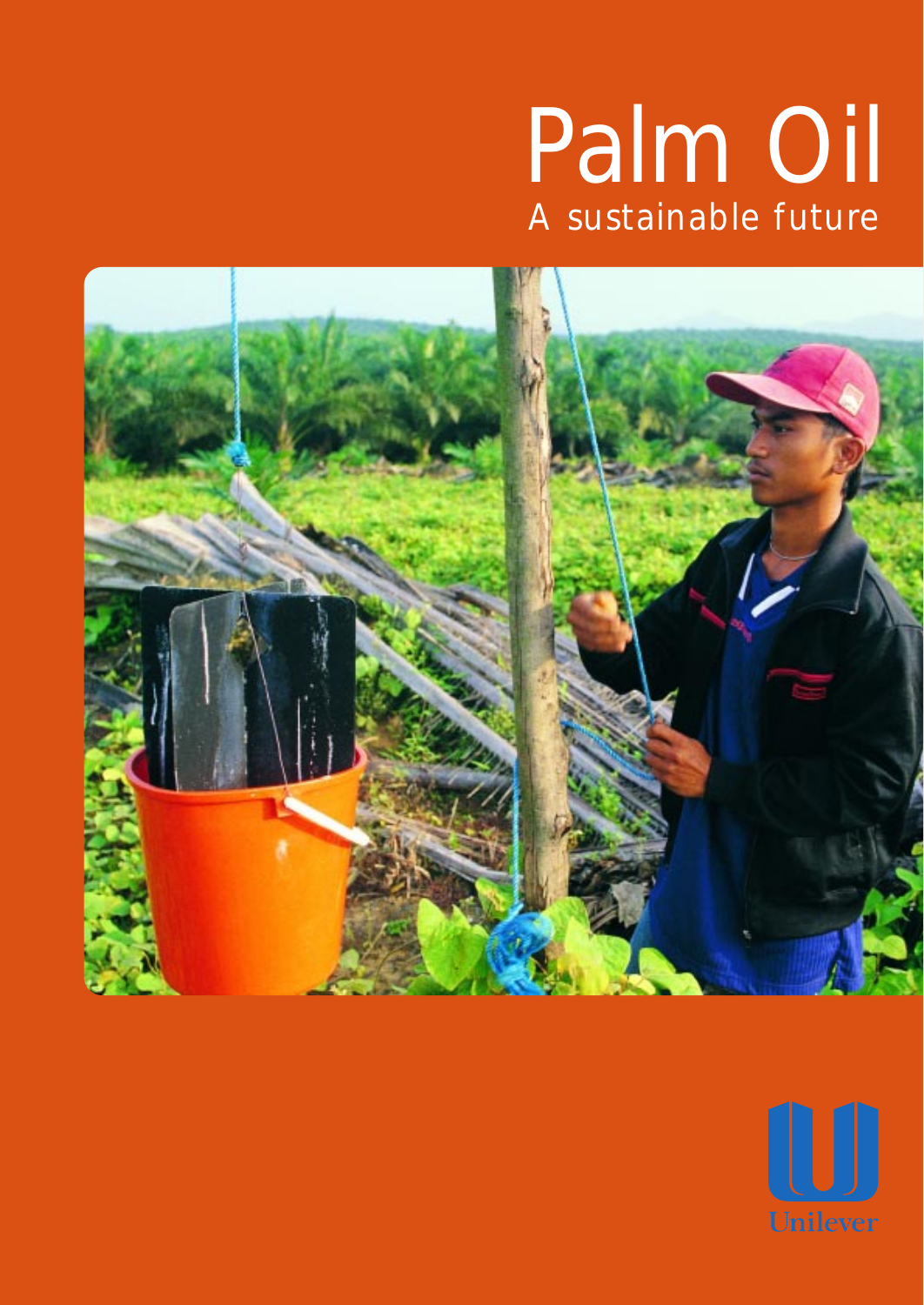# **Contents**

| Who are we?                 |   |
|-----------------------------|---|
| Sustainability and Unilever | 2 |
| The importance of palm oil  | 4 |
| What are we doing?          | 6 |
| Looking forward             | 8 |

Front cover: Putting sustainability into practice – catching pests on a Unilever plantation using pheromones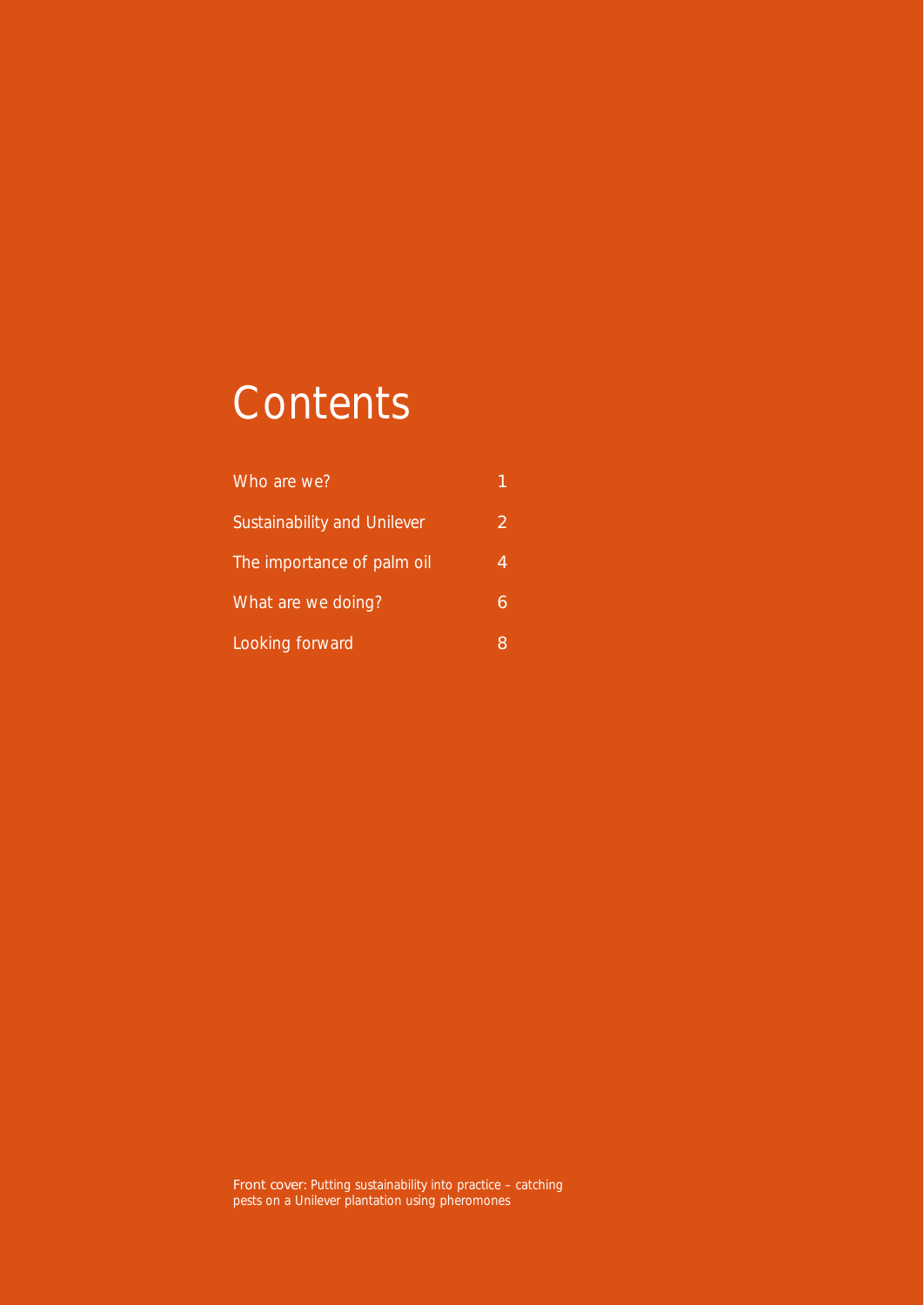

### Who are we?

Unilever is one of the largest consumer goods businesses in the world. In 2001, we employed around 265,000 people in 80 countries and our turnover was  $\epsilon$ 52 206 million.

Our focused portfolio of outstanding food and home and personal care brands are on sale in over 150 countries. Flora/Becel spread and Dove soap are among market leaders. Other brands with wide appeal are Knorr, Lipton, Magnum, Lux, Omo and Cif.

Our aim is to meet the everyday needs of people everywhere. This is at the heart of our Corporate Purpose, which embodies the principle of creating value for our stakeholders by meeting consumer needs.

We feel this can only be achieved and maintained in the long term if our actions

are determined by the broader principles of sustainable development: ensuring we meet the needs of today without jeopardising the ability of future generations to meet their needs. This means we must align our economic goals with the social and environmental consequences of our work.

Our consumers trust us to supply them with high-quality goods that are produced in an environmentally and socially responsible way. We therefore have a responsibility to act as agents for our consumers, ensuring their expectations are understood along the supply chain.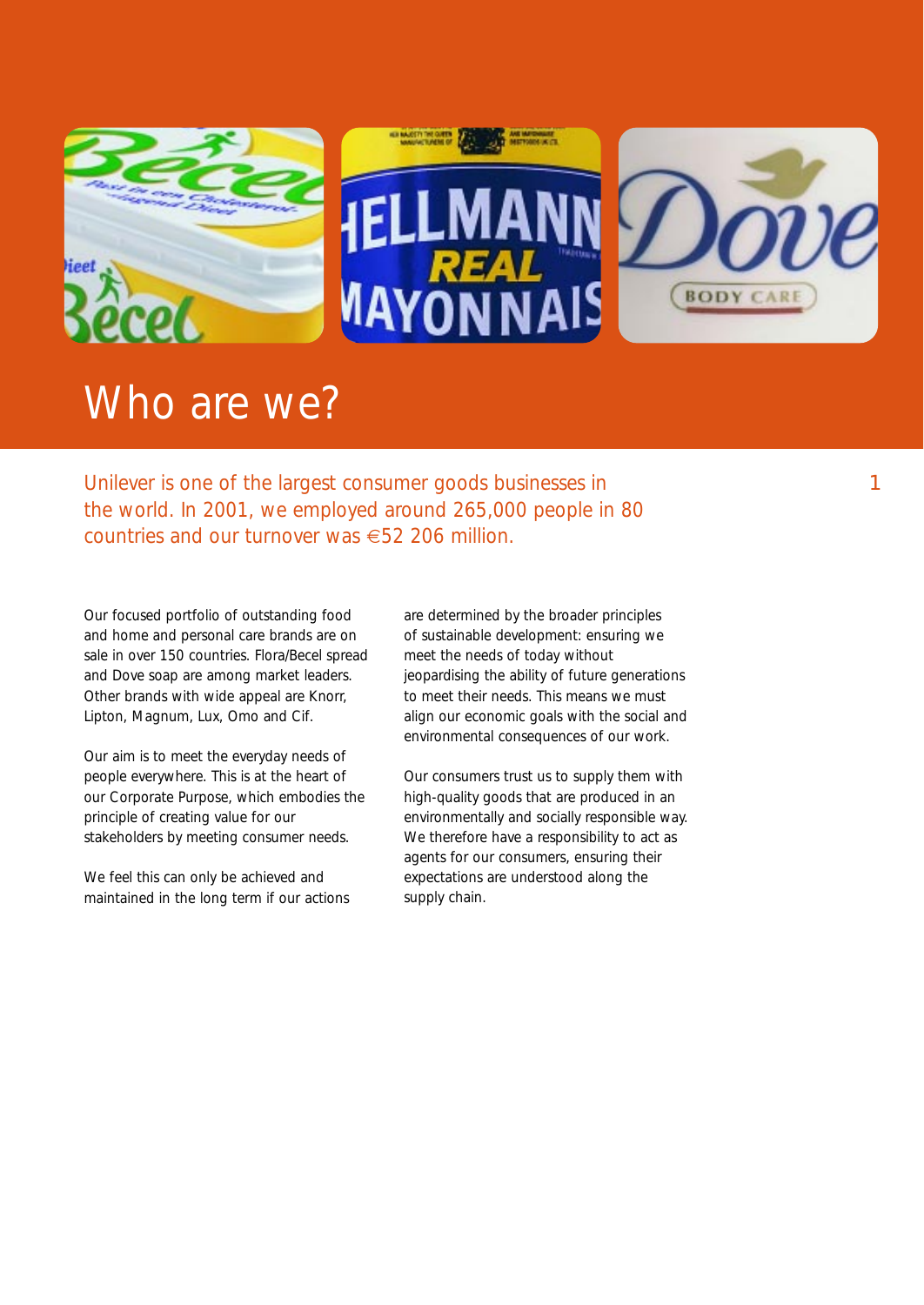





## Sustainability and Unilever

Unilever relies heavily on the natural raw materials used in our products, such as vegetable oils, vegetables, tea and fish. As well as being major buyers of these items on world markets, we are also involved in agriculture, both directly, through our own plantations, and indirectly, via contract growers. This gives us some influence on how the materials are produced and considerable social responsibility to use our influence wisely.

Since the mid-1990s, we have worked with other stakeholders in developing longterm programmes for the three key sustainable development areas of fish, water and agriculture.

#### **Sustainable agriculture**

#### **Our definition**

Sustainable agriculture is productive, competitive and efficient, while at the same time protecting and improving the natural environment and conditions of the local communities.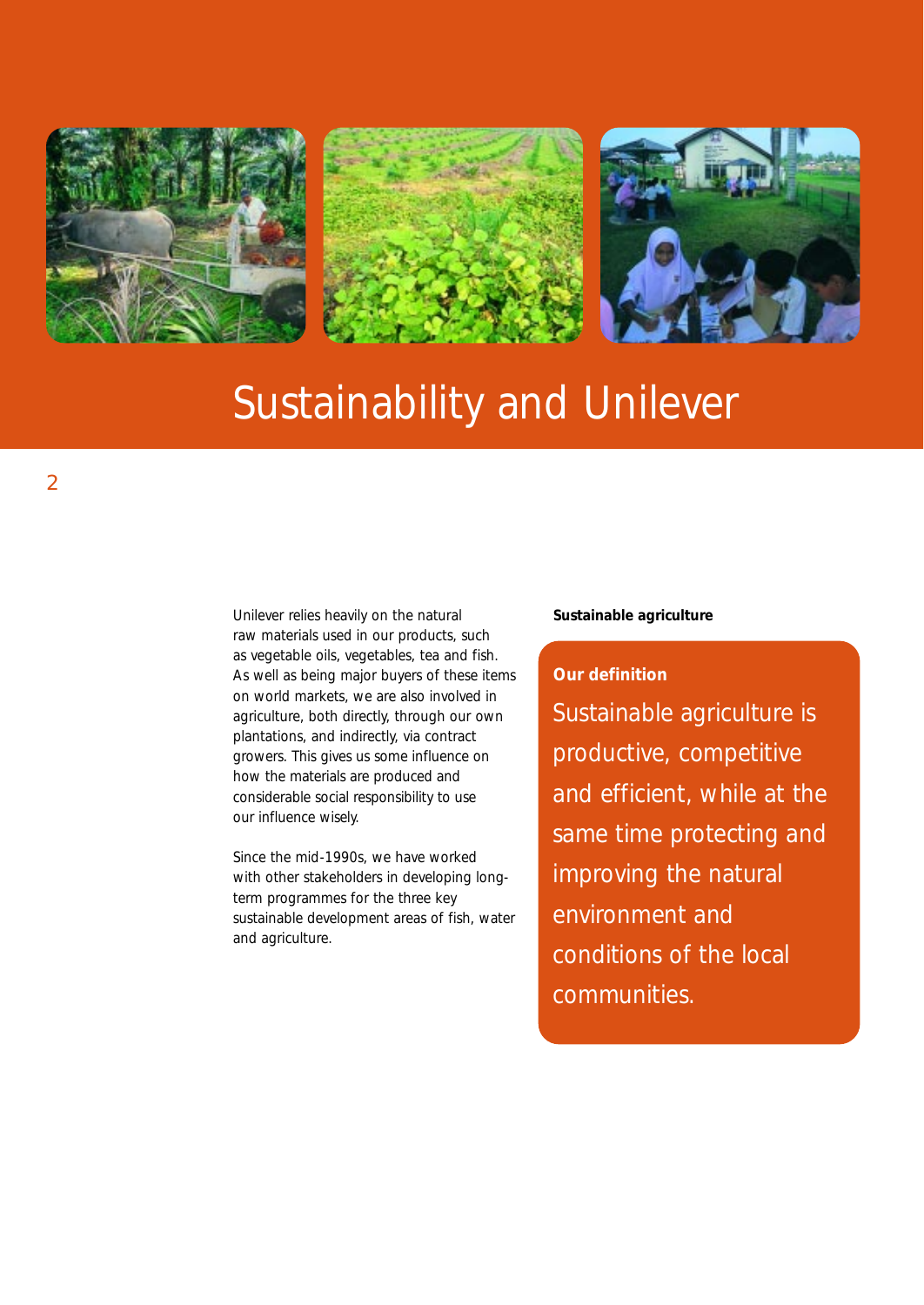Agriculture provides more than three-quarters of the raw materials for Unilever's branded products.

Increasing environmental and social pressures on agriculture, which challenge our supply chain, and growing consumer concerns about the food chain, which challenge our markets, led us to engage with a broad range of stakeholders in a priority project called the Sustainable Agriculture Initiative. This programme, which began in 1998, aims to develop guidelines for sustainable farming practice that will ensure continued access for Unilever to key agricultural raw materials. In addition, for some crops including palm oil, it is increasingly clear that more sustainable farming practices also generate greater productivity and better quality, leading to benefits throughout the supply chain.

#### **Sustainability principles**

Unilever believes that sustainable agriculture should support the following principles:

- It should produce crops with high yield and nutritional quality to meet existing and future needs, while keeping resource input as low as possible.
- It must ensure that any adverse effects on soil fertility, water and air quality and biodiversity from agricultural activities are minimised and positive contributions are made where possible.
- It should optimise the use of renewable resources while minimising the use of nonrenewable resources.
- Sustainable agriculture should enable local communities to protect and enhance their well-being and environments.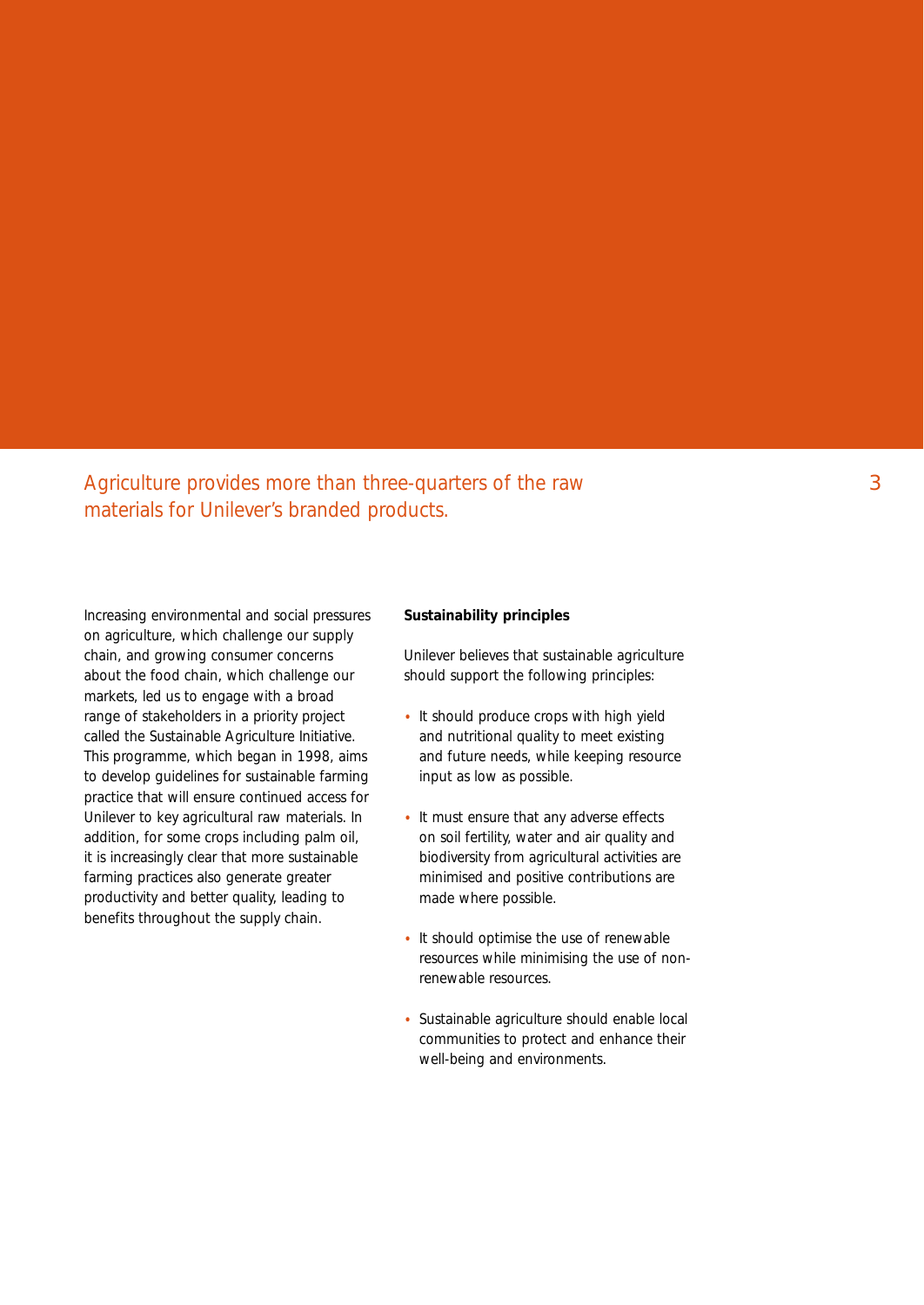

### The importance of palm oil

Palm oil is an important ingredient for Unilever. We buy over one million tonnes of palm oil, or 6-8% of the total world production, every year, mostly from Malaysia and Indonesia.

Palm oil is an excellent natural ingredient, Palm oil plantation management and many with characteristics and properties that are research programmes initiated and carried particularly suitable for Unilever products, out by the palm oil industry have such as margarine and soaps. It has unique demonstrated that a well-managed oil functional properties other oils do not have. plantation can be highly sustainable. Palm Palm oil, in combination with other oil produced by a responsible grower needs vegetable oils, enables Unilever to provide fewer inputs, results in less pollution and natural health benefits for margarine, for soil degradation, and creates more rural example by reduced processing. employment than other vegetable oils.

Yields of palm oil are higher than for any other edible oil crop. Furthermore, world production of palm oil is going to exceed that of any other vegetable oil, and it will contribute more fatty acids and energy to the diet of the growing world population than any other edible oil crop.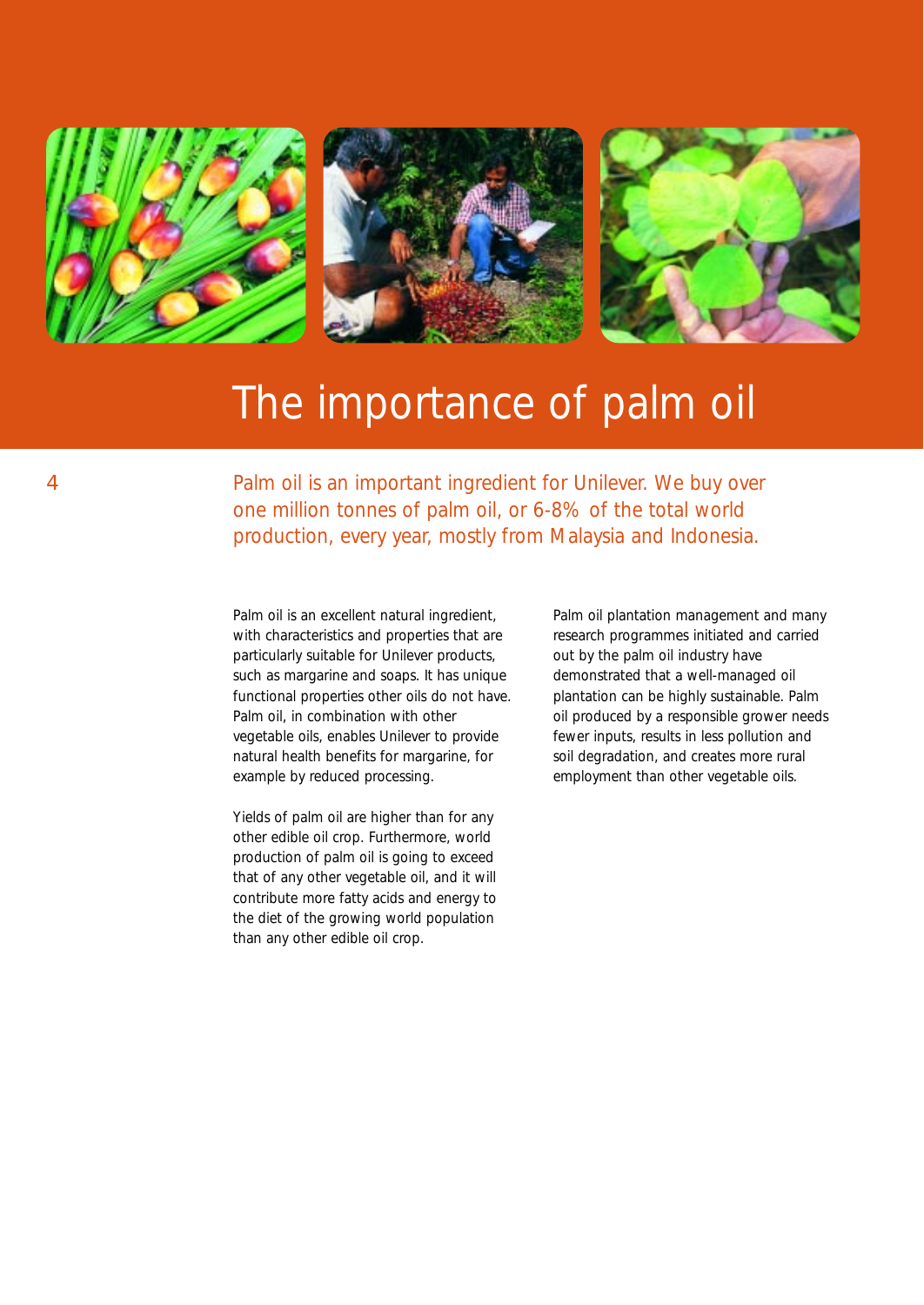### Palm oil: challenges

Palm oil is going to be the oil and fat resource that enables us and other users to respond to the growing global demand for food ingredients and nutritional value.

In order to cope with increased global demand for food ingredients and nutritional value, two aspects of sustainable palm oil agriculture need to be addressed: the management of existing plantations and the establishment of new ones, including land conversions.

Unilever actively works to be in line with sustainable best practice throughout its palm oil plantations, including improving the productivity of existing plantations. Wherever yields can be improved, this reduces the demand for land conversions. Sustainable best practice also minimises adverse effects and maximises positive contributions to the environment.

When we have considered establishing new plantations, extensive environmental impact studies have been carried out beforehand.

One issue that is raised in the context of palm oil is the need to have a balanced trade-off between agricultural development and the protection of rain forests and natural habitats. This is because many of the industry's palm oil plantations have been established without due consideration being given to rain forests and natural habitats and by using unsustainable clearance techniques.

To address this, in the first instance, the productivity and yield of existing plantations must be increased to reduce the need for new plantations. But as palm oil production grows and when new plantations are needed, a framework for decision-making needs to be established at national level that uses tools to assess environmental, biodiversity and social impacts.

This is particularly important as increased awareness about environmental protection is influencing consumer perception in big markets such Europe and the US. These are important markets for Unilever and others. The opinions, which cannot be ignored, affect the whole palm oil business and are best addressed at industry level.

As global commodity markets, supply chains and bulk transportation become more complex, quality assurance can also become an issue. Unilever believes this is a priority for the entire supply chain, not just isolated parts where we are directly involved. Better quality assurance will, we believe, allow the selection of suppliers against environmental sustainability criteria. This, in turn, will enable suppliers of palm oil that are producing in this way to market their product better.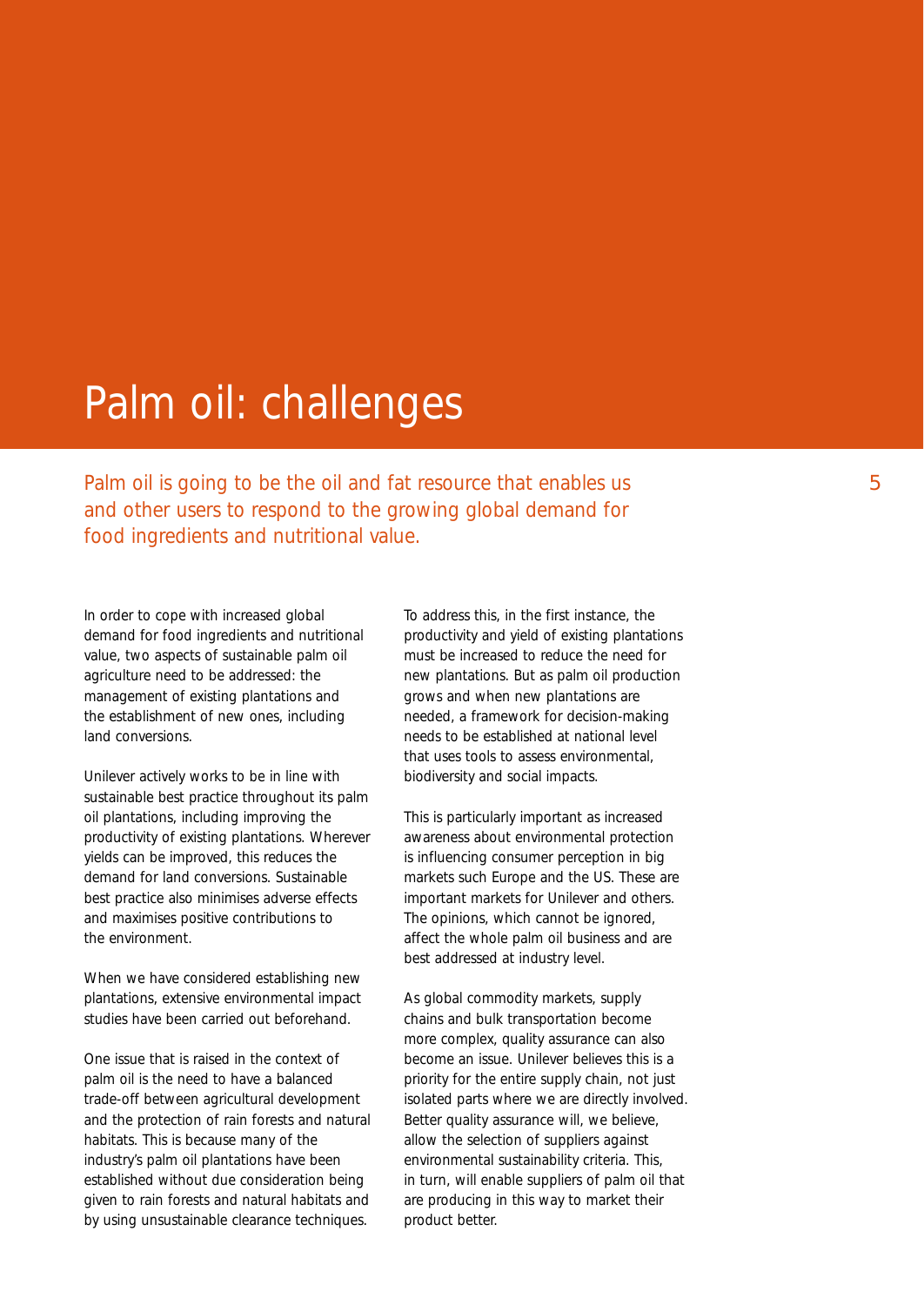





### What are we doing?

In 1998, Unilever established sustainable agriculture pilot projects for five of its strategically important crops: palm oil; tomatoes; peas; spinach; and tea. We are also doing comparable desk studies on rapeseed and sunflower.

established a set of indicators (see table taskforce to develop a more transparent covers the three aspects of sustainable including contracts, specifications, quality economic progress; and social development. practice criteria for plantations. This

benchmark and improve sustainable industry on quality assurance and agriculture best practice for palm oil and sustainability. other crops.

Pamol, Unilever's palm oil plantation company in Malaysia, follows accepted best practices for management of its operations and is striving to improve sustainability still further. Liquid effluent from its two mills is used as a water feed and fertiliser for trees, reducing the amount of synthetic nutrients needed. Leguminous ground cover is grown to prevent soil loss, fix nitrogen and encourage beneficial insects that are natural predators of tree pests. Owls are encouraged to control rats, and empty bunches from the mills and palm fronds are left to decompose naturally under the trees, providing nutrients and helping to curb weed growth. Steep hillsides are left as natural forest, which provides a wildlife refuge, and hunting is not permitted.

Working with other stakeholders, we In addition, Unilever has formed a small opposite) for sustainable agriculture that sourcing system and standards for palm oil, development: environmental protection; assurance – tracking and tracing – and best taskforce aims to work more closely with Since 1998, we have been measuring data suppliers who are able and committed to against these indicators on our own deliver these criteria and who we also hope plantations and using the findings to share our enthusiasm to see progress in the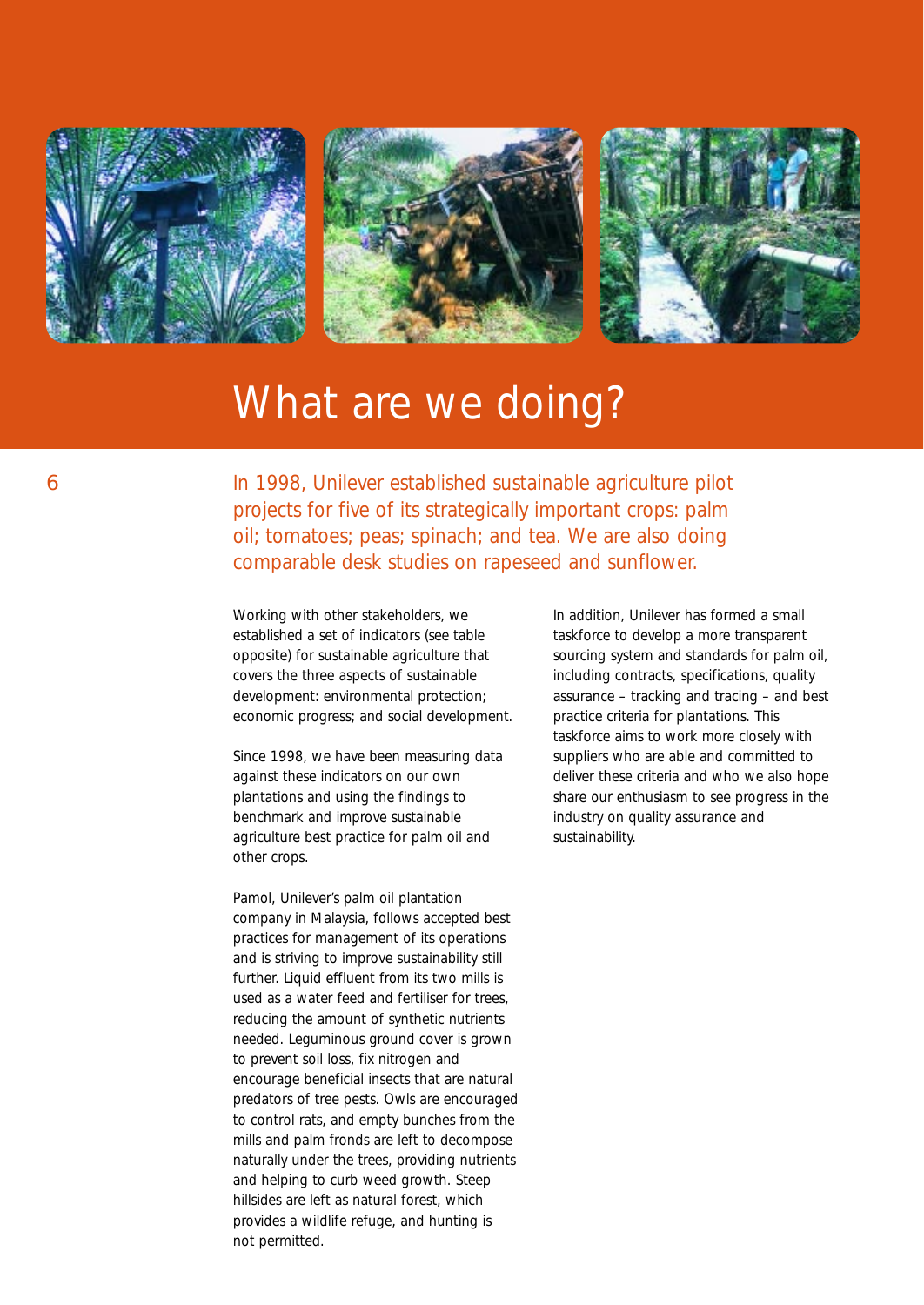#### **Sustainable agriculture indicator clusters**

#### **1 Soil fertility/health**

**Soil is an absolute fundamental to agricultural systems. A rich soil ecosystem improves the performance of crops and livestock. Sustainable agriculture practices can improve the quality of the soil's ecosystem.** 

*Typical measurement parameters include: the number of beneficial organisms and soil organic carbon.* 

#### **2 Soil loss**

**Erosion by wind and water can lead to soil losing its structure and organic matter, which reduces the main asset of the agricultural system. Sustainable agriculture practices work to reduce soil erosion.** 

*Typical parameters include: soil cover index (percentage of time the soil is covered by crop), soil erosion.* 

#### **3 Nutrients**

**Both crops and livestock need a broad balance of nutrients. Some of these, such as nitrogen, can be created locally but others have to be brought in from other sources. Nutrients are lost through activities such as cropping, erosion and emissions to air. Sustainable agriculture practices can enhance locally produced nutrients and reduce losses.** 

*Typical parameters: amount of inorganic nitrogen/phosphate/ potassium applied, balance of nitrogen/phosphate/potassium over crop rotations.* 

#### **4 Pest management**

**A small but significant proportion of pesticides used on crops and livestock can escape to the environment, harming wildlife and accumulating in foods. Sustainable agriculture practices can substitute natural controls for some pesticides, so reducing dependence on externally introduced substances.** 

*Typical parameters: amount and type of pesticides (active ingredient) applied.* 

#### **5 Biodiversity**

**Agriculture has shaped many ecosystems in the world, and the diversity of biological systems (biodiversity) can be improved or reduced by agricultural practices. Sustainable agricultural practices can help improve biodiversity. It can do this by "greening the middle" of the fields as well as "greening the edge".** 

*Typical parameters include: level of biodiversity on site, habitat for natural predators, cross-boundary effects.* 

#### **6 Product value**

**This is the measure of the desired outputs of an agricultural system. Sustainable agriculture**  **practices should be able to maintain or improve the value** 

**of the product and reduce wastage between the field and processing.** 

*Typical parameters include: total value of the produce per ha, nutritional value (including minerals), ratio of solid waste re-used/recycled to solid waste disposed to landfill.* 

#### **7 Energy**

**Energy in the form of sunlight is absolutely essential to plants and animals, but agriculture also uses energy from non-renewable sources, such as tractors for ploughing and the energy needed to make agrichemicals. Sustainable agriculture can improve the balance of energy inputs and outputs, and ensure that the process produces more energy than it uses.** 

*Typical parameters include: total energy input/total energy output, ratio of renewable to non-renewable energy inputs.* 

#### **8 Water**

**Some farming techniques require irrigation and other practices can lead to the pollution of ground and surface waters. Sustainable agriculture practices ensure that water is conserved and possible pollutants are carefully controlled to reduce the risks of pollution.** 

*Typical parameters are: amount of water used, leaching and run-off of nutrients to surface waters.* 

#### **9 Social/human capital**

**Collective action, the sharing of knowledge and the intensity of local social networks help ensure that natural resources are conserved for future use. Some conventional farming techniques have undermined local networks and located knowledge outside the farming communities. Sustainable agriculture works to improve both social and human capital. The prime responsibility for their livelihoods should remain with the local community.** 

*Typical parameters: group dynamics/organisational density of rural community, rate of innovation.* 

#### **10 Local economy**

**Sourcing agricultural inputs (such as goods, labour and services) locally helps to sustain local businesses and livelihoods. Sustainable agriculture practices make the best use of local resources and help to improve the efficiency of the local economy.** 

*Typical parameters: amount of money/profit spent locally, employment level in the local community.* 

7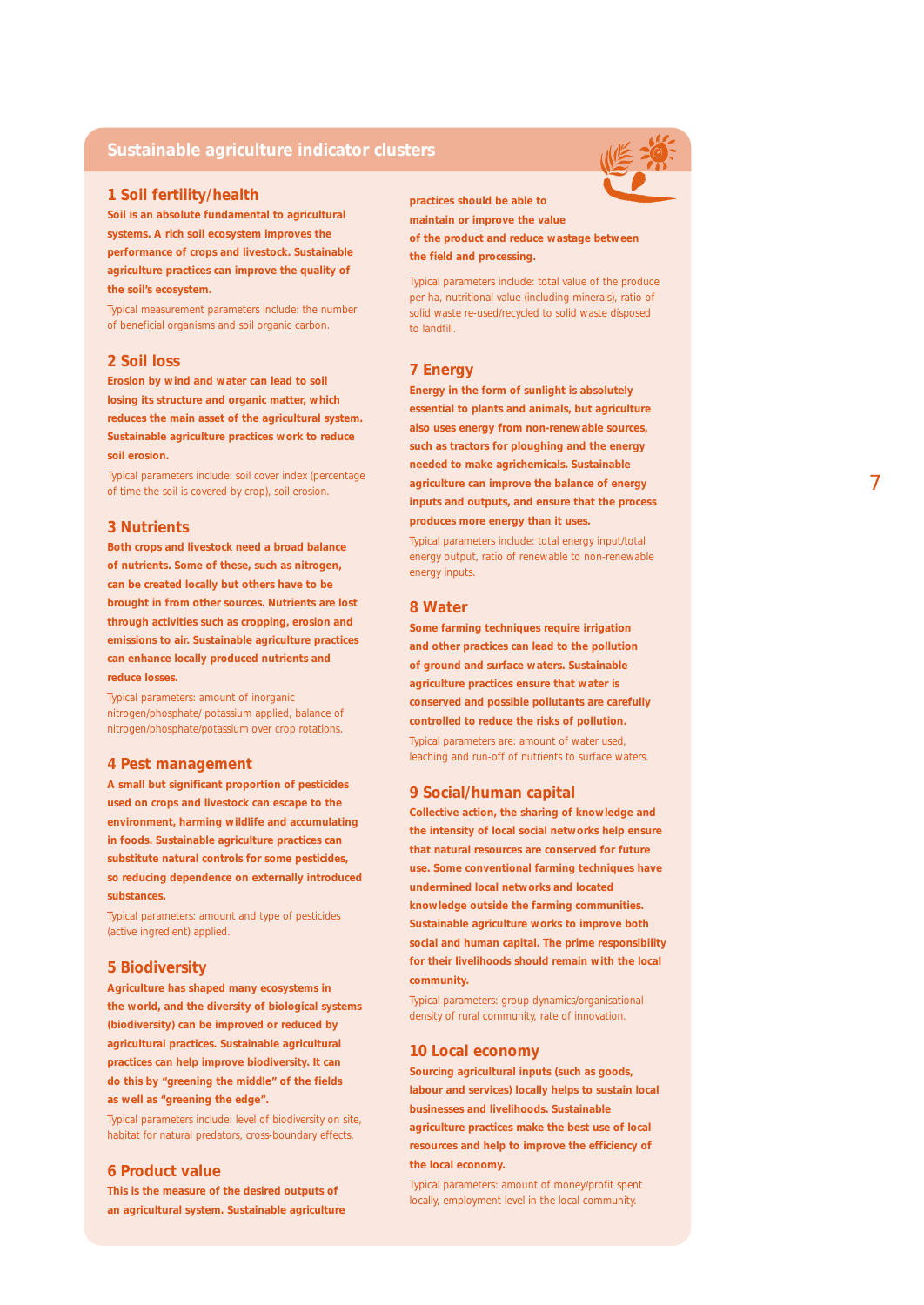





# Looking forward

Quality assurance of palm oil and Unilever's related environmental sustainability project is a supply chain issue. We aim to act as a catalyst for change by leading this initiative, but much change has to occur with third parties. All stakeholders have a role to play in this.

As a major palm oil buyer, we aim to establish a quality assurance system across the supply chain, which will provide the industry with the opportunity to establish good controls and enable the selection of raw material suppliers against agreed sustainability criteria.

An industry-led Code of Practice needs to be introduced. This should address the issue of rain forest conservation for plantation establishment and all other aspects of sustainable plantation management. In order for a Code of Practice to be credible, it is vital that it is supported by the whole palm oil community.

We believe that regulations and enforcement, and stricter requirements both from financiers and governments, are also essential in helping to curb unnecessary rain forest destruction.

Unilever will actively work with others to increase yields on existing palm oil plantations and to further improve sustainability best practice. We will share our learnings from our palm oil sustainable agriculture programme with all interested parties, including other palm oil buyers.

The local producers, plantations, and those involved in processing, can all enjoy the benefits of sustainable palm oil agriculture. When these parties are able to deliver against mutually agreed standards, they will be creating value-added products that can be sold at attractive prices, under long-term arrangements with major buyers. The expected efficiency gains will mean that the additional costs of setting up this initiative will be recouped.

Many local and international voluntary non-governmental organisations (NGOs) have an interest in palm oil from an environmental and social perspective, especially regarding habitat and biodiversity impacts. We hope some of these NGOs will be willing to engage with us in this initiative for a more sustainable future for palm oil: their critique and their support are essential to help deliver the necessary changes.

Palm oil offers an outstanding opportunity to provide a sustainable source of food ingredients and nutrition for much of the world's population. We believe that a significant effort on quality assurance and sustainability is now essential to enable this opportunity to be fully realised for the future.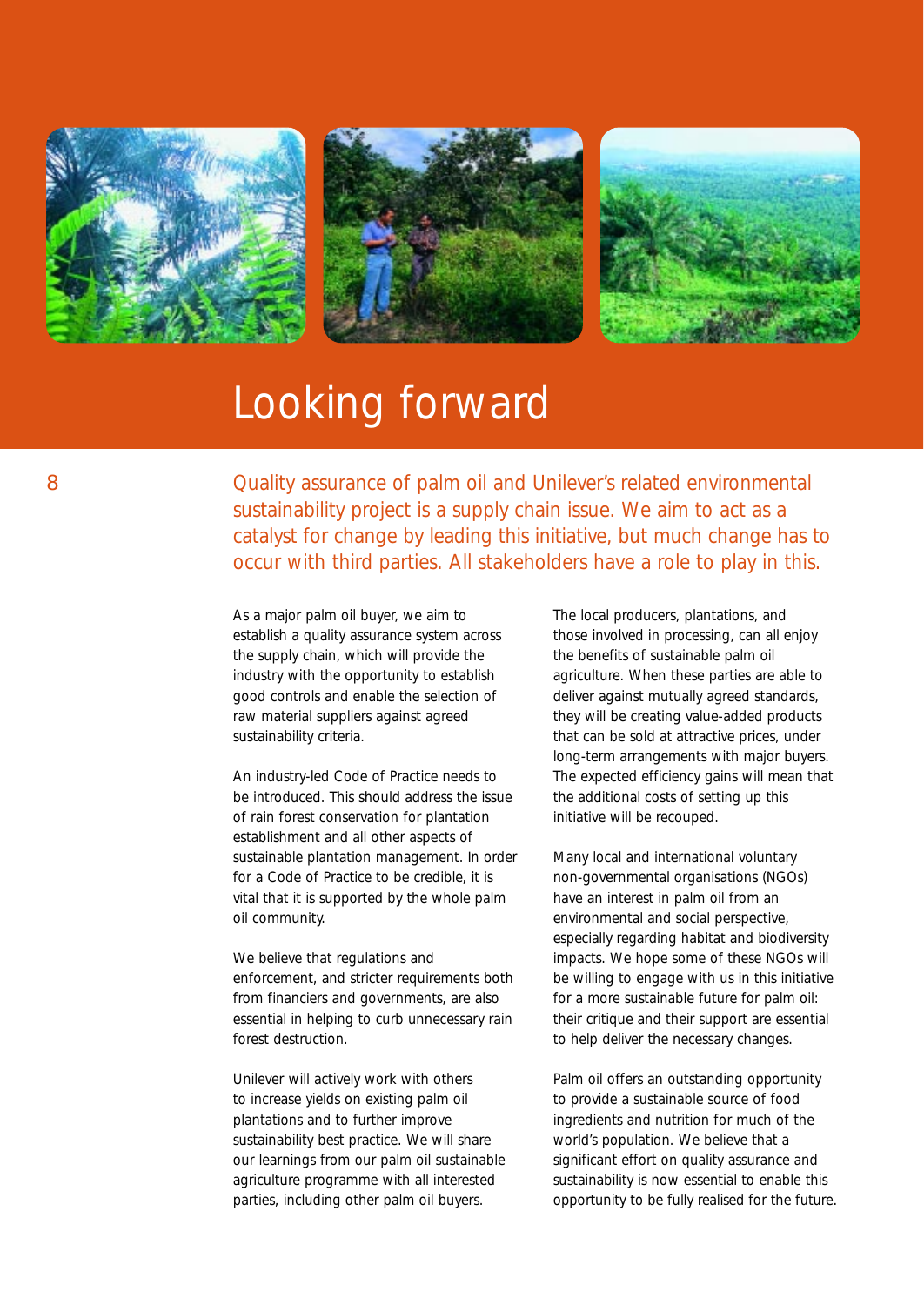**Credits** Writing Catherine Dowdney **Design Printing** 2d Solutions Ltd Gros Monti Ltd

**Contacts** Erich Dumelin, Unilever Research Laboratory, PO Box 114, Vlaardingen 3130 AC, The Netherlands **www.unilever.com**  email: sustainable.agriculture@unilever.com